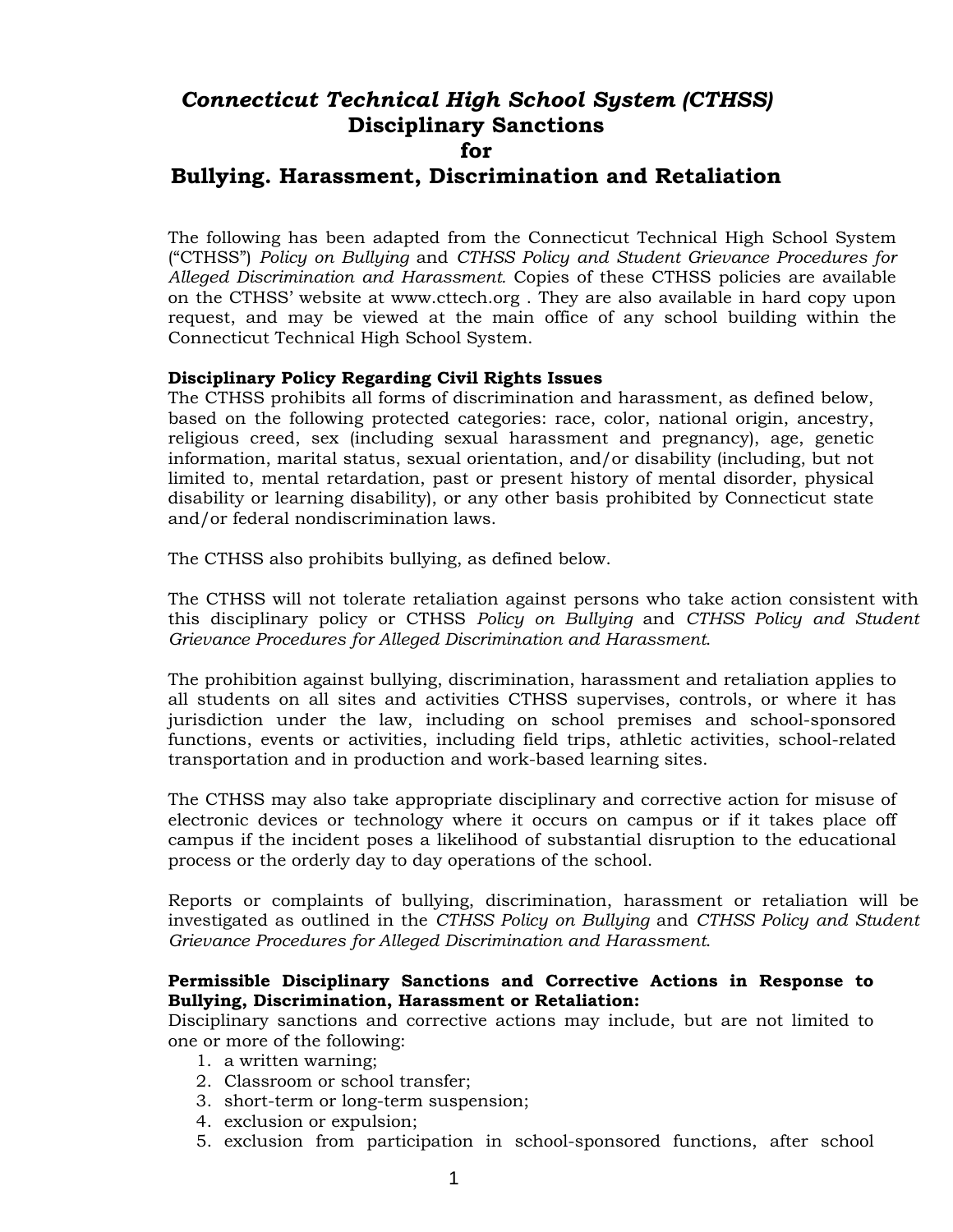programs and/or extracurricular activities;

- 6. limiting or denying student access to a part or area of a school;
- 7. parent conferences;
- 8. adult supervision on school premises;
- 9. a voluntary apology to the victim;
- 10.awareness training (to help student perpetrators understand the impact of their behavior);
- 11.participation in empathy development, cultural diversity, anti-harassment, anti-bullying or intergroup relations programs;
- 12.mandatory counseling; and/or
- 13.any other action authorized by and consistent with the Student Code of Conduct and/or school disciplinary code.

## **Protection Against Retaliation**

The CTHSS will take appropriate steps to protect students from retaliation when they report, file a complaint of, or cooperate in an investigation of a violation of the *CTHSS Policy on Bullying* and *CTHSS Policy and Student Grievance Procedures for Alleged Discrimination and Harassment.* Threats or acts of retaliation, whether person-toperson, by electronic means, or through third parties, are serious offenses that will subject the violator to significant disciplinary and other corrective action, including long-term suspension, exclusion or expulsion.

# **False Charges**

Any student who knowingly makes false charges or brings a malicious complaint may be subject to any of the disciplinary and/or corrective action(s) detailed above.

## **Student Responsibilities**

Each student is responsible for:

- 1. complying with the *CTHSS Policy on Bullying* and *CTHSS* Policy and Student Grievance Procedures for Alleged Discrimination and Harassment;
- 2. ensuring that (s)he does not discriminate against another or harass another person because of that person's actual or perceived race, color, national origin, ancestry, religious creed, sex (including sexual harassment and pregnancy), age, genetic information, marital status, sexual orientation, and/or disability (including, but not limited to, mental retardation, past or present history of mental disorder, physical disability or learning disability), or any other basis prohibited by Connecticut state and/or federal nondiscrimination laws;
- 3. ensuring that (s)he does not bully another person; and
- 4. ensuring that (s)he does not retaliate against any other person.

## **GLOSSARY OF TERMS**

**BULLYING:** Any overt acts by a student or a group of students directed against another student with the intent to ridicule, harass, humiliate or intimidate the other student while on school grounds, at a school-sponsored activity or on a school bus, which act(s) are committed more than once against any student during the school year.

**DISCRIMINATION**: Treating a student or group of students less favorably, or interfering with or preventing a student from enjoying the advantages, privileges or courses of study of a school, including in a production or work-based learning site, because of that student's actual or perceived race, color, national origin, ancestry, religious creed, sex (including sexual harassment and pregnancy), age, genetic information, marital status, sexual orientation, and/or disability (including, but not limited to, mental retardation, past or present history of mental disorder, physical